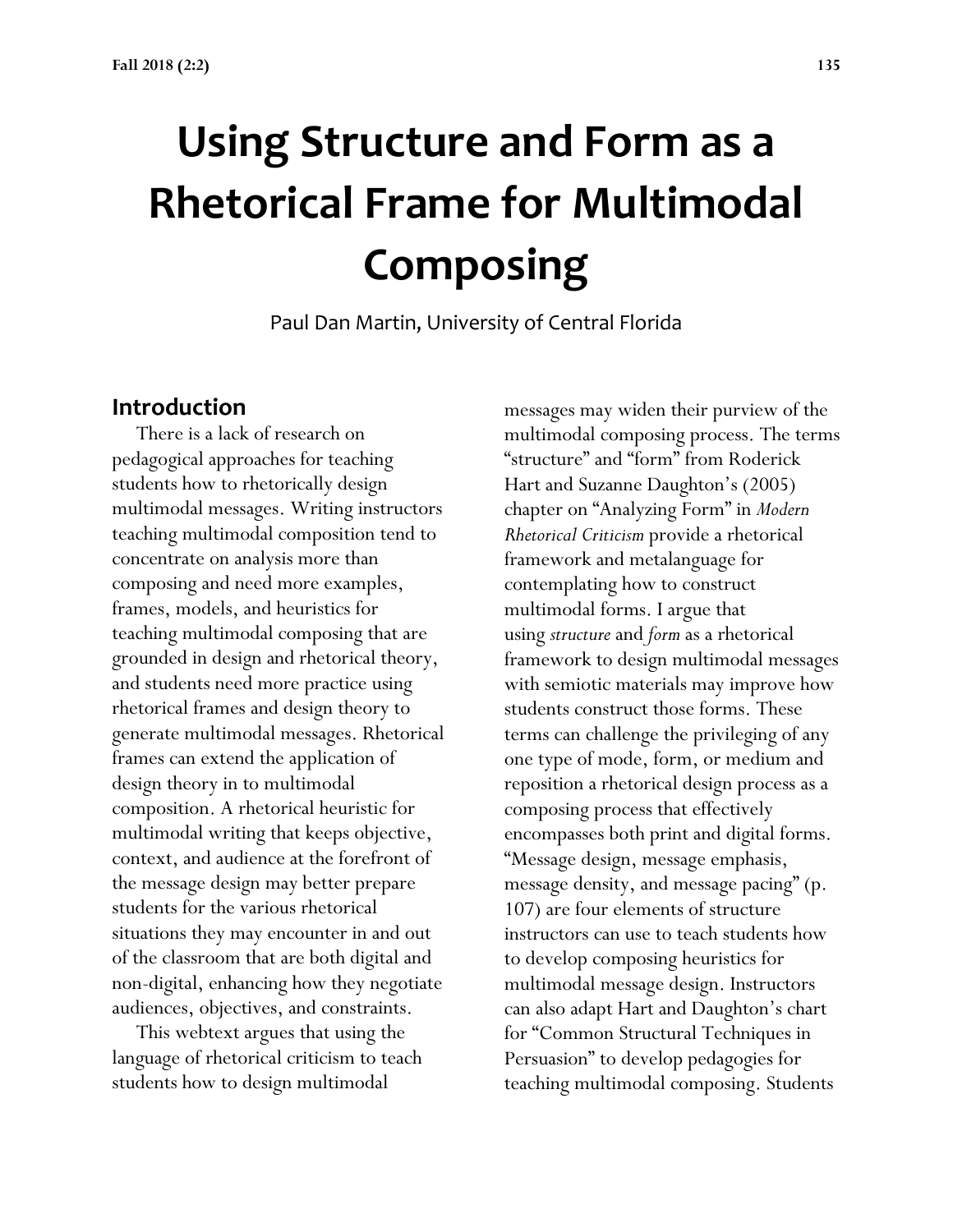can practice employing a structural type for a rhetorical function, examine the advantages and disadvantages of that structural type, and then generate a critical probe for implementing it.

 Using rhetorical theory to enhance multimodal composing processes can potentially lead to increased multi- and rhetorical literacies. Structure and form can represent the semiotic activity and rhetorical decision-making processes needed to design effective multimodal messages. Tarez Samra Graban et al. (2013) insist that "we cannot say students are 'creating'" multimodal forms unless "they have figured out and deliberately applied a methodology that guides the why and how of their choices" (p. 254). Rhetorical methods for composing multimodal forms ask rhetors to account for the ways in which language, modes, and mediums spin around in a semiotic and dialectical kaleidoscope that constantly resituates how modes (re)connect and how audiences make meaning from those reconnections. Rhetorical design strategies also emphasize the synergistic connections that exist between semiotic and rhetorical activity that is so common to multimodal writing. Foss et al. (2014) contend that rhetoric is the act of humans constructing reality through symbols, so using rhetorical theories to generate heuristics for multimodal writing capitalizes on the symbiotic relationship between rhetoric and semiotics. Cordova (2013) reiterates how this relationship between rhetoric and semiotics functions when he professes that "a reengagement with rhetoric can

help us extend our understanding of the multimodal nature of meaning making and strengthen our development of critical pedagogy and multimodal literacy" (p. 146). The next section explores some of the existing scholarly engagement with multimodality and rhetoric.

### **Literature Review**

Writing and rhetoric scholarship on multimodality has convincingly argued that implementing multimodal assignments into curriculums is paramount for teaching students the multiliteracies necessary to communicate in the digital age (Ball, 2004; Shipka, 2005; Selfe, 2009; Yancey, 2004), but we need more methodologies and heuristics for designing and making multimodal messages. Students are familiar with developing multimodal forms that are both digital and non-digital (NCTE, 2005) but not necessarily adept, and many instructors from across disciplines are interjecting multimodal assignments into their courses, asking students to assemble a wide variety of semiotic materials without giving them clear composing methods. Several multimodal and design theorists have experimented with pedagogical approaches for teaching multimodal composing and made a call to implement more design theory into the pedagogies for multimodal writing (Sirc, 2002; Bezemer & Kress, 2005; NCTE, 2005), but there is very little research on how to use rhetorical theories, criticism, and devices to create heuristics for multimodal composing. Most of the existing research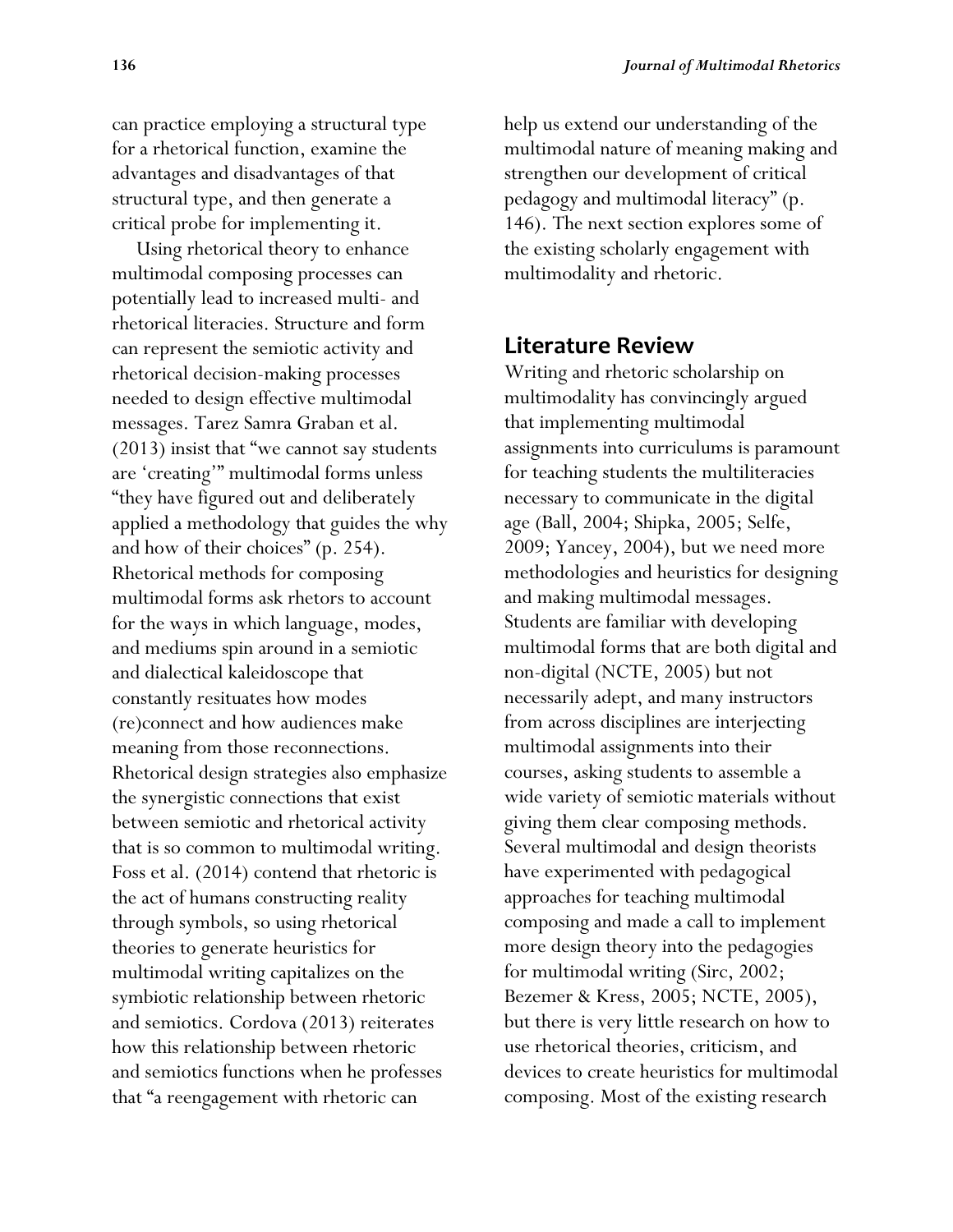on rhetoric and multimodality tends to focus on improving how students interpret or analyze multimodal forms as opposed to making them.

 The New London Group (NLG) affirms that all semiotic activity is broken down into three types of designing: "Available Designs, Designing, [and] Redesigned" (p. 61). They outline and define important metalanguage for multimodal writing, but they do not provide rhetorical heuristics for multimodal writing that draw out design theory or pedagogies for teaching composing strategies. Taking this a step further, Jeff Bezemer and Gunther Kress (2005) argue for the use of design theory as a methodological frame for multimodal composing because "Design is the practice where modes, media, frames, and sites of display, on the one hand, and rhetorical purposes, the designer's interests, and the characteristics of the audience on the other are brought into coherence with each other" (p. 240). They contend that multimodal writing combines rhetorical approaches with design theory and call for more instructors to teach multimodal composing through design theory, but they do not present any specific methods or heuristics for multimodal composing. George Sirc (2002) also supports design theory for multimodal writing but as a frame for interpreting these forms and not making them. He is more interested in defining what multimodal composition can and cannot be, arguing against the use of heuristics because heuristics treat audiences as constructed instead of lived; however, multimodal design heuristics

built on design theory and rhetorical concepts can teach students to see audiences as fluctuating and multiple and that structure and form are dependent on the characteristics of an audiences' lived experiences. Rhetorical frames can account for the ways rhetors negotiate structural decisions for their audience. One major rhetorical adjustment Ellis (2012) made to her pedagogy for teaching multimodal writing was "paying greater attention to multimodal rhetoric" (p. 65). She invited guest speakers to discuss the rhetoric of film and sound production, alloted more time to student drafting and feedback on multimodal work, and provided more access to the media labs and tools students required to complete multimodal projects—although she admits access to these media tools was problematic and out of her control. The only drawback is that Ellis does not provide any rhetorical guidelines students can use to design multimedia.

 Brian Ray (2013) uses "uptake" as a pedagogical lens for teaching how to design new media forms (p. 183). He maintains that uptake is a "rhetorical tool" that can enhance student and teacher "awareness of genre and multimodality" (p. 183). He argues that employing terms like uptake as a multimodal metalanguage is highly beneficial for composing. "Adding uptake to the repertoire of multimodal terminology pushes teachers and students to examine what such remixes say about the larger rules governing the relations between genres" (p. 186). Ray presents uptake as a rhetorical frame for interpreting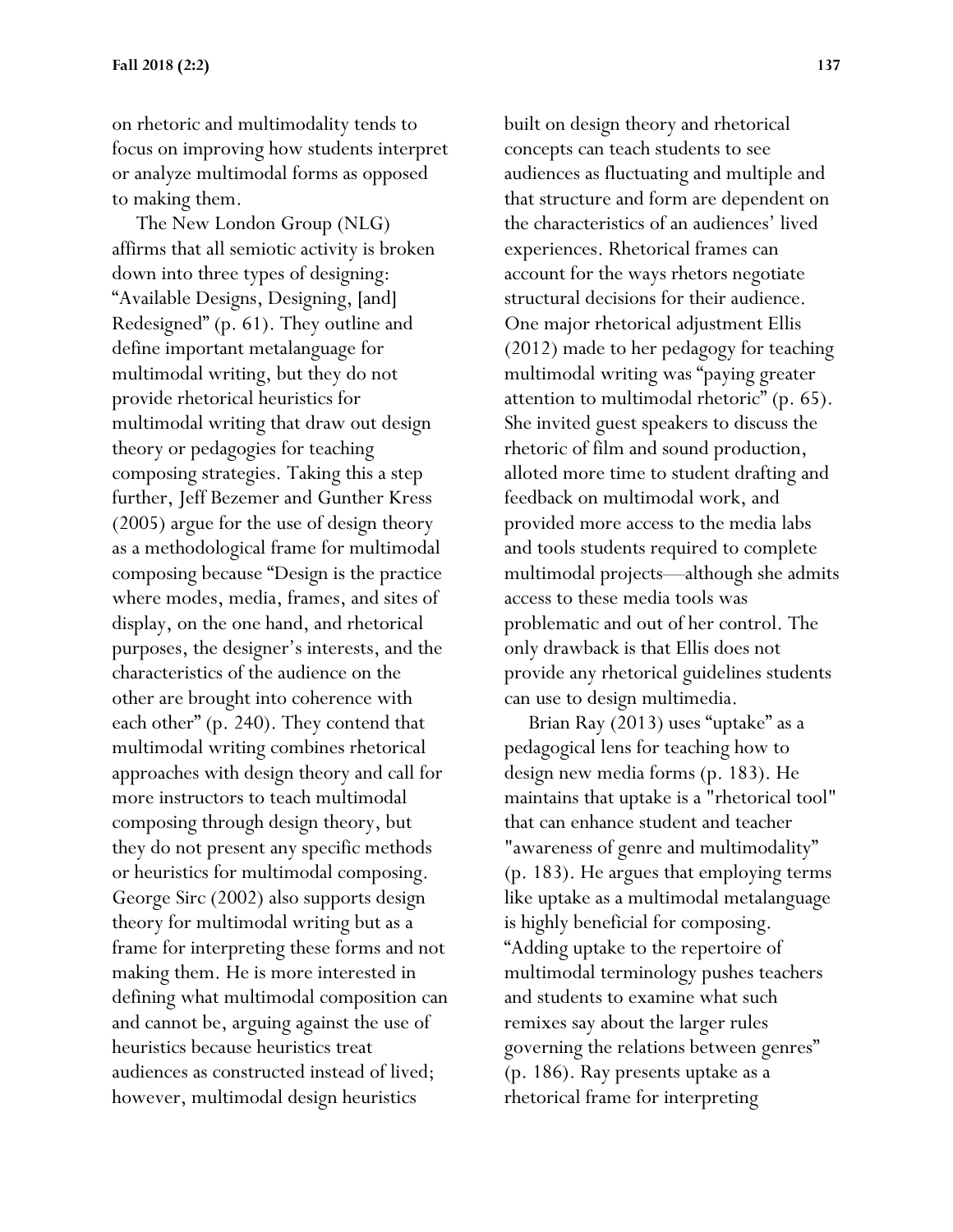multimodal messages and genres, but he does not carve out space to discuss using uptake to compose multimedia or discuss how rhetors can employ uptake to structure modal content. He concentrates on teaching uptake to increase genre awareness and to improve student interpretation of multimodal environments.

 Christopher Basiger (2011) relies on Foucault's author-function and Bawarshi's genre-function as a method for analyzing multimodal forms. He declares that using genre theory for interpreting multimodal composing allows for a more rhetorical understanding of multimedia, but he does not offer a method for composing multimodal messages. Carpenter (2009) points out several structural features of electronic texts that a rhetorical heuristic for multimodal writing could implement like "brevity, compression, and abbreviation; interactivity; graphical elements; a potentially global audience; intertextuality; multigenerical elements; structural linking; and multivoicedness" (p. 144). But he does not explain how rhetors can utilize these structural features when designing multimedia. Jody Shipka (2012) calls for an activity-based framework for multimodal composing to help students move beyond simply analyzing multimodal forms. She provides a list of questions for multimodal writing that are built on a rhetorical term from Hart and Burks' work on "rhetorical sensitivity." Her heuristic guides students through a rhetorical analysis and interpretation of multimedia. Rhetors could refashion Shipka's questions to

facilitate multimodal composing, but these questions are more suited for the interpretation and analysis of multimodal forms than composing them.

# **The Pedagogical Value of Structure and Form**

 Hart and Daughton (2005) note that structure is "the apportionment and sequencing of message elements. Structural decisions are decisions about which ideas should be given what amount of attention and how ideas should be arranged for maximum impact" (p. 103). Form focuses on "the patterns of meaning audiences generate when they take in a message. Form refers to the 'shape' of meaning, how ideas are linked together by audiences" (p. 104). Rhetors structure semiotic materials, or message elements, in ways [such] that audiences can form meaning with those materials. Structure and form are the mechanisms that shift content and meaning. Each turn, change in size or movement, or (re)combination of the same semiotic materials generates a completely different structure that alters how audiences form meaning. Structure and Form are meta terms for contemplating the (re)arrangement and layering of meaning in messages. These terms emphasize how rhetors and audiences haggle over the meaning of multimodal forms.

 Multimodal rhetors can add these two terms to a growing lexis, a metalanguage, for thinking about how to organize semiotic materials in digital or non-digital mediums for specific objectives and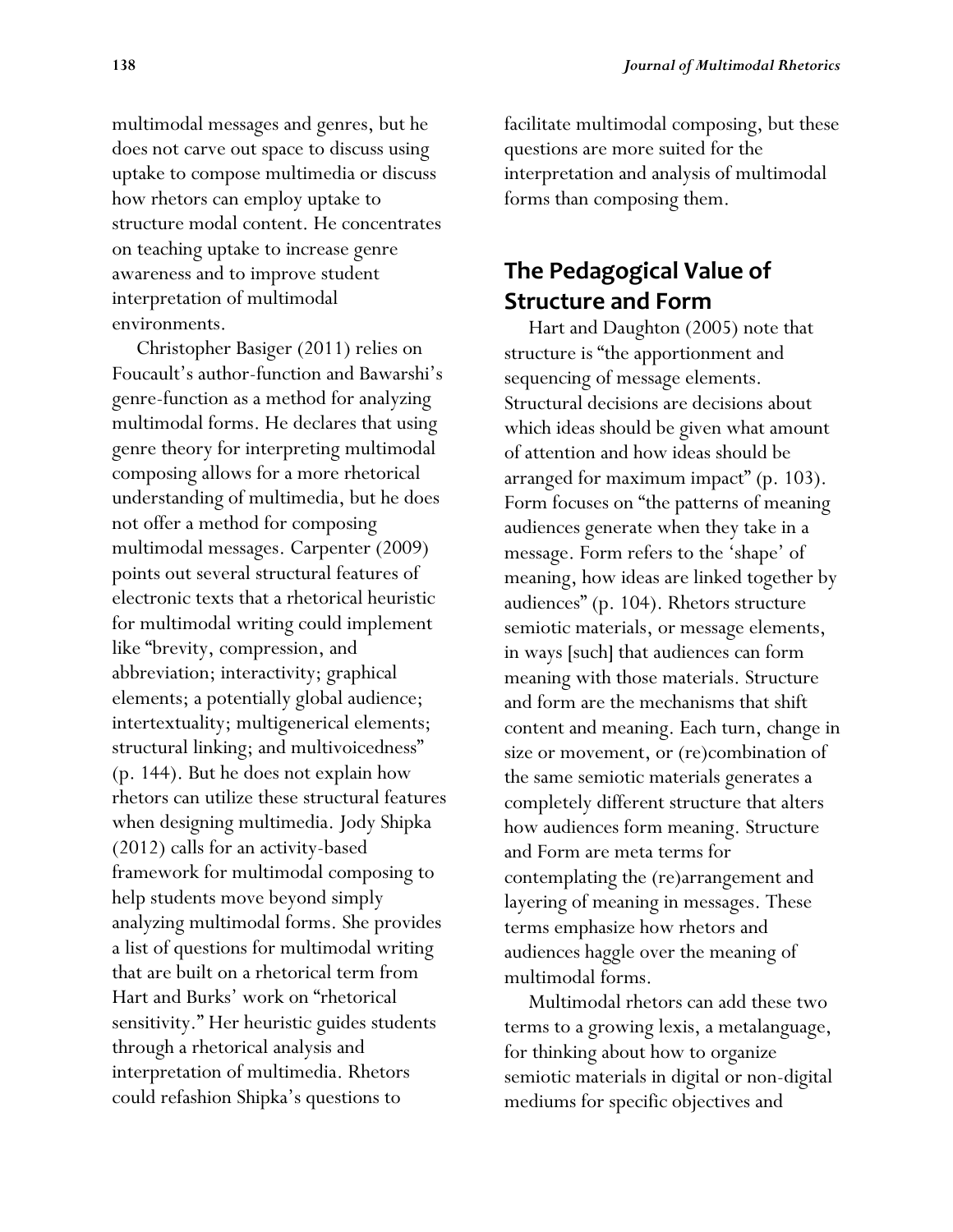audiences. A comprehensive metalanguage for multimodal composing can improve a student's ability to reflect on [their] composing process. Richard Marback (2009) reminds us that print vocabularies cannot adequately capture the intertextual complexity of multimodal messages. He declares that "[n]ot only do vocabularies of print fail to describe the distinguishing features of multiple, nonlanguage media, they also fail to adequately describe interrelations among different modalities of expression" (p. 265). Traci Fordham and Hillary Oakes (2013) echo this sentiment of "rhetoric as the transmodal frame, the metalangauge, for our approach to multiliteracies" (p. 318). Adopting and applying rhetorical terminology for multimodal writing promotes multiliterate activity. These terms do not prioritize print literacies and conventions or cater to a particular mode or medium.

 Thinking about multimodal writing as the structuring of semiotic material can more accurately expose students to what rhetors actually do when they design messages. Students can use these terms to consider how to cater to specific audiences. Hart and Daughton insist that "[s]ince the message structure relates so closely to how people think, it can tell much about a rhetor's mental habits or an audience's operating hierarchy of beliefs" (p. 107). Structural frames deepen the purview of the rhetorical situation and expose how rhetors make design decisions within and for each situation. The structure of a multimodal message

represents a set of epistemological habits, ontological preferences, and "mixed logics" (Lauer, 2009, p. 24) that rhetors must account for when making multimodal texts. Learning how to structure negotiate these mixed logics takes practice well beyond analysis. Altering the structure of the content requires audiences to use an alternative logic to form meaning, and when the content is multimodal, the logics can drastically shift from linear to the complete absence of linearity.

 Audiences examine the structure of a given set of semiotic materials to form meaning. When the structure changes, so does the form, even when the new structure uses the exact same semiotic materials as the previous structure. For example, a marriage proposal is a form that a proposer can structure in many unique ways. If someone were to pull out a ring box and fall to one knee, the likely form for that structure is a conventional marriage proposal. If the proposer were to pull out a ring box and fall on one knee at a basketball game and chose to make the marriage proposal on a jumbotron during halftime of the game, that structure creates a new form that may not be received as well as the first example. Both attempts at structuring a marriage proposal generate different experiences, forms, and meanings. Both proposals involve dropping to one knee and a ring box, but they were contextually restructured. Adjusting the structure of any given set of semiotic materials transforms how audiences make meaning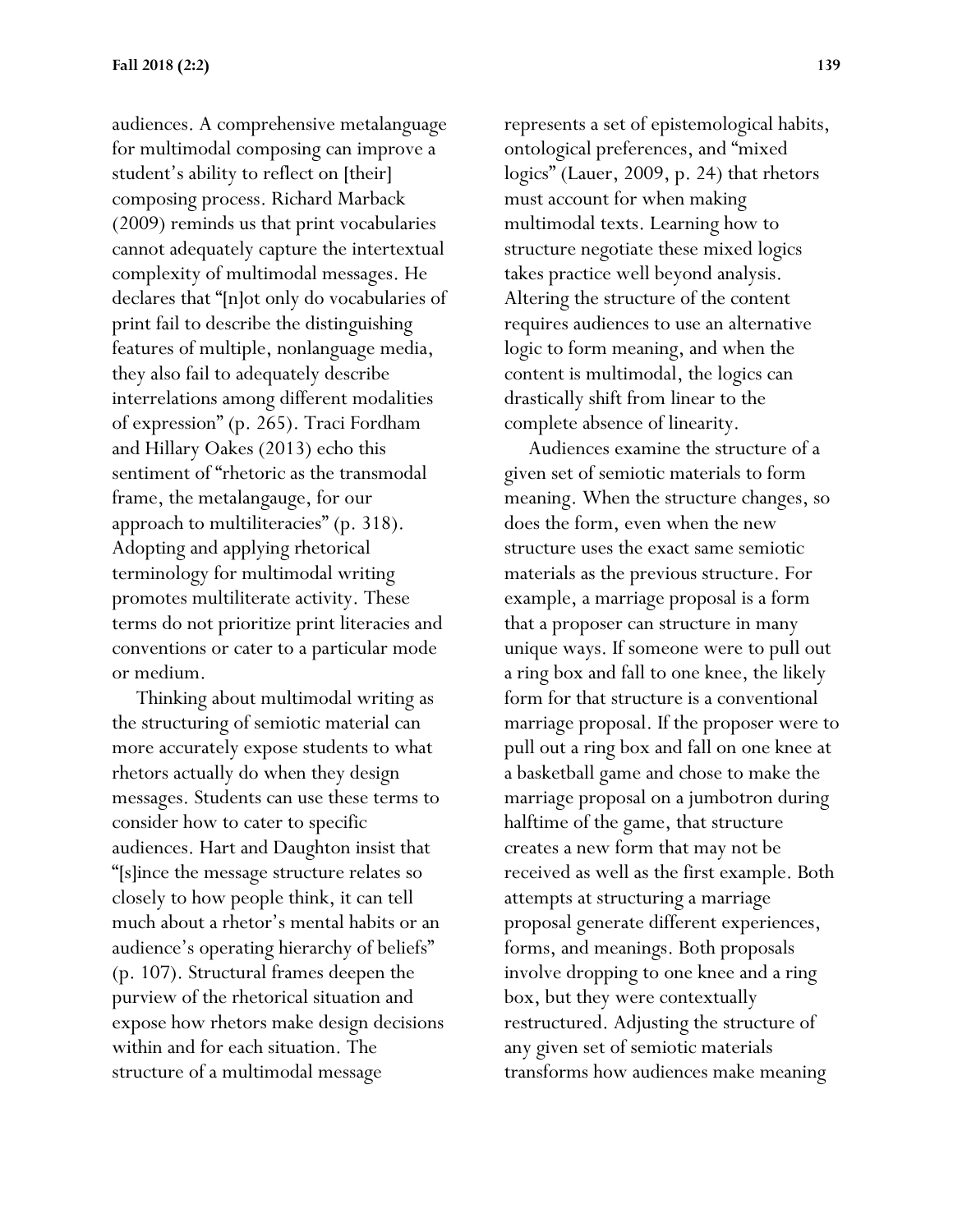

Figure 1: The Structure of Modal Content.



Figure 2: (Re)structruring of Modal Content.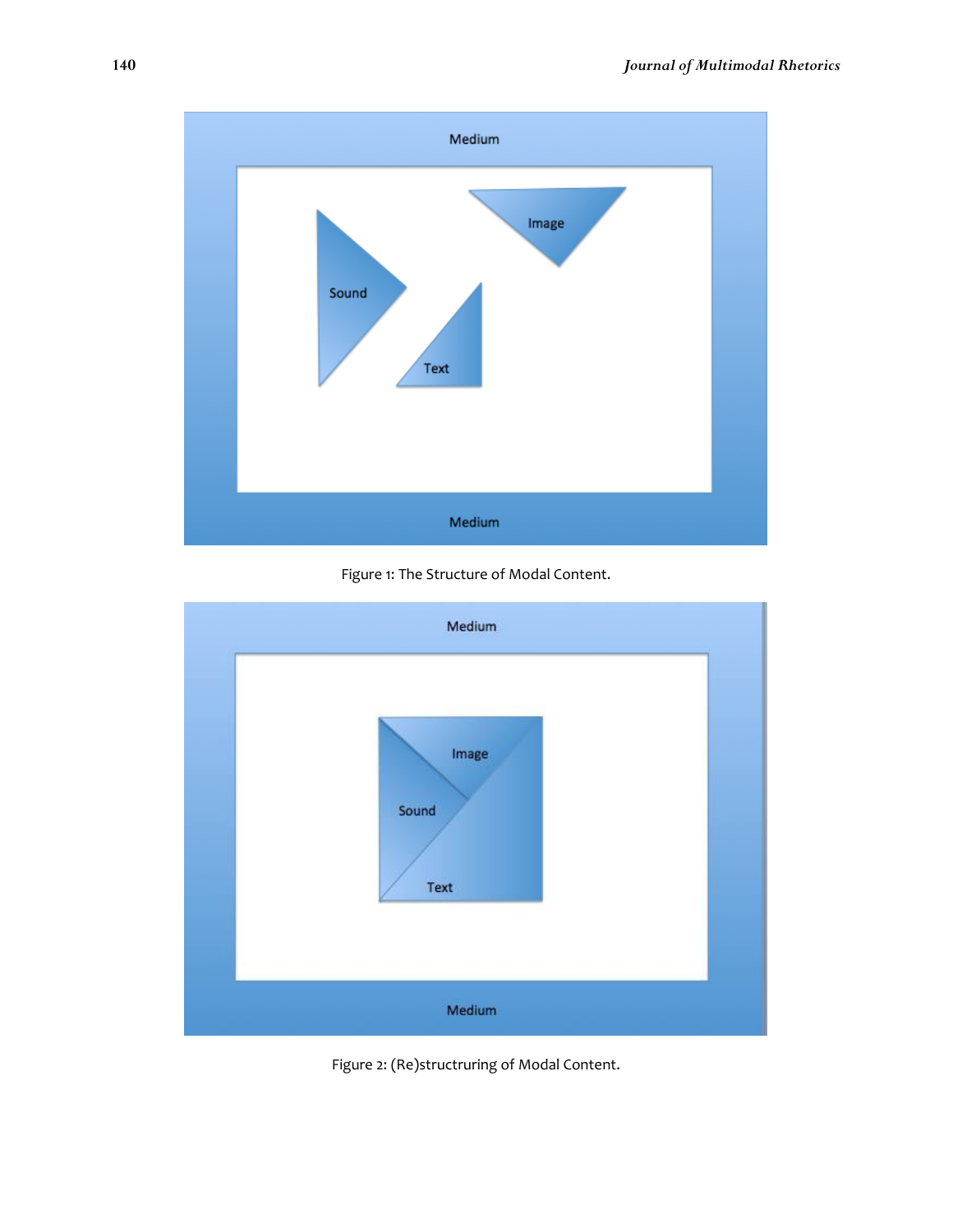

Figure 3: The (Re)structuring of Modal Content

from those materials.

 To further explain this visually, I adopted Hart and Daughton's examples for structuring and recontexualizing content to demonstrate how structure and form work as a frame for thinking about multimodal composition. The images below represent the various modes (sound, image, text) that may exist within a given medium. The border represents the medium, and if we change the medium we alter what modes can be structured and how. If we alter, move, or adjust any modal element in Figure 1, the form and meaning changes too. Figure 1 demonstrates how various modes could be structured within a medium to create a form. The size and positioning of each mode within the medium creates a specific structure and form. Figure 2 takes the same modes from Figure 1 and adjusts their size and positioning to create a new form with the same modes, within the same medium.

 Figure 2 is an image of the same modes and medium from Figure 1 except the text has increased and come together with sound and image to create a completely new form. Connecting modes together creates new multimodal forms. Adding, shrinking, trimming, or removing any of these modes generates another form of interpretation. Figure 3 demonstrates how moving the same structure to a new medium also creates a new form.

 Using the same structure within a new medium changes that structure even though the structure looks the exact same as it did in Figure 2. Moving this modal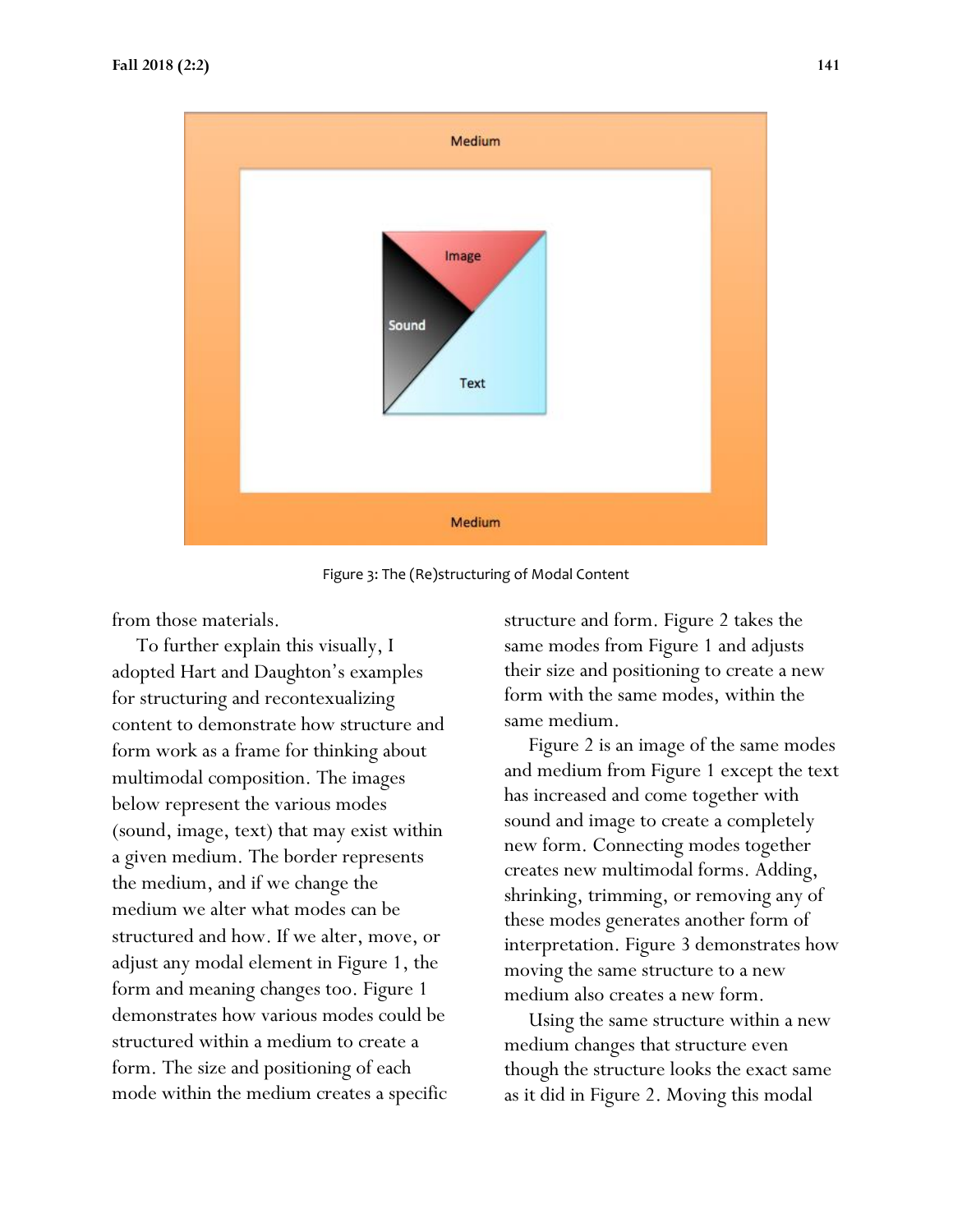structure from a TV to a computer screen alters its structure in more nuanced ways as represented by the color changes of the modes.

 Form draws attention to the ways in which audiences are increasingly called upon to generate meaning from semiotic materials. Audiences actively represent and negotiate meaning in multimodal messages. Cheryl Ball (2004) reminds us that "[m]eaning is made through the reader's choice and arrangement of multimodal fragments" (p. 420). That is why teaching students how to think about structure and form as a rhetorical design process may improve their ability to envision the various forms and arrangements and audience could make as part of the structuring process. Considering how audiences can and may arrange multimodal fragments to form meaning is a characteristic of multimodal composing. Form is also a frame for rhetors to use to consider how audiences generate various meanings from the implicit and explicit structuring of semiotic materials within varied contexts and rhetorical situations, and how audiences form very different meanings from those same semiotic materials when they are (re)structured in new ways for new contexts and audiences.

# **Structural Elements and the Multimodal Message**

 "Message design, message emphasis, message density, and message pacing" (p. 107) are four elements of structure I argue students and instructors can use to develop pedagogies and heuristics for

multimodal composing. Thinking about multimodal composing as the designing of a message provides students with another way to think about genres. Genre as a term tends to confuse students. If students are assigned to produce a specific genre without a clear rhetorical purpose, they often seek to replicate that genre and lose track of the audience and objective of the message, or they fail to see all of their rhetorical options because of a hyper-focus on replicating the form. Students should select genres based on their audience and objective so that their rhetorical purpose is at the forefront of their composing process.

 Sheridan et. al (2005) call on students to consider "[w]hat modes and media are best suited to the kinds of change [they] are trying to effect and to [their] intended audience and purpose" (p. 818) when doing social justice work. They call for rhetors to make design decisions based on their rhetorical intentions and then utilize the genres, modes, and mediums that best allow them to achieve those goals. However, this could be difficult to adhere to for many of our students. Rhetors must recognize the cultural and social limitations they face when deciding how to access and compose with multiple modes for multiple audiences. Students working from and within strained socioeconomic backgrounds or underprivileged communities will need to consider the unique demographics and constraints that shape their rhetorical moves. Some of our students may not have access to certain mediums or modes, or they may not have access to the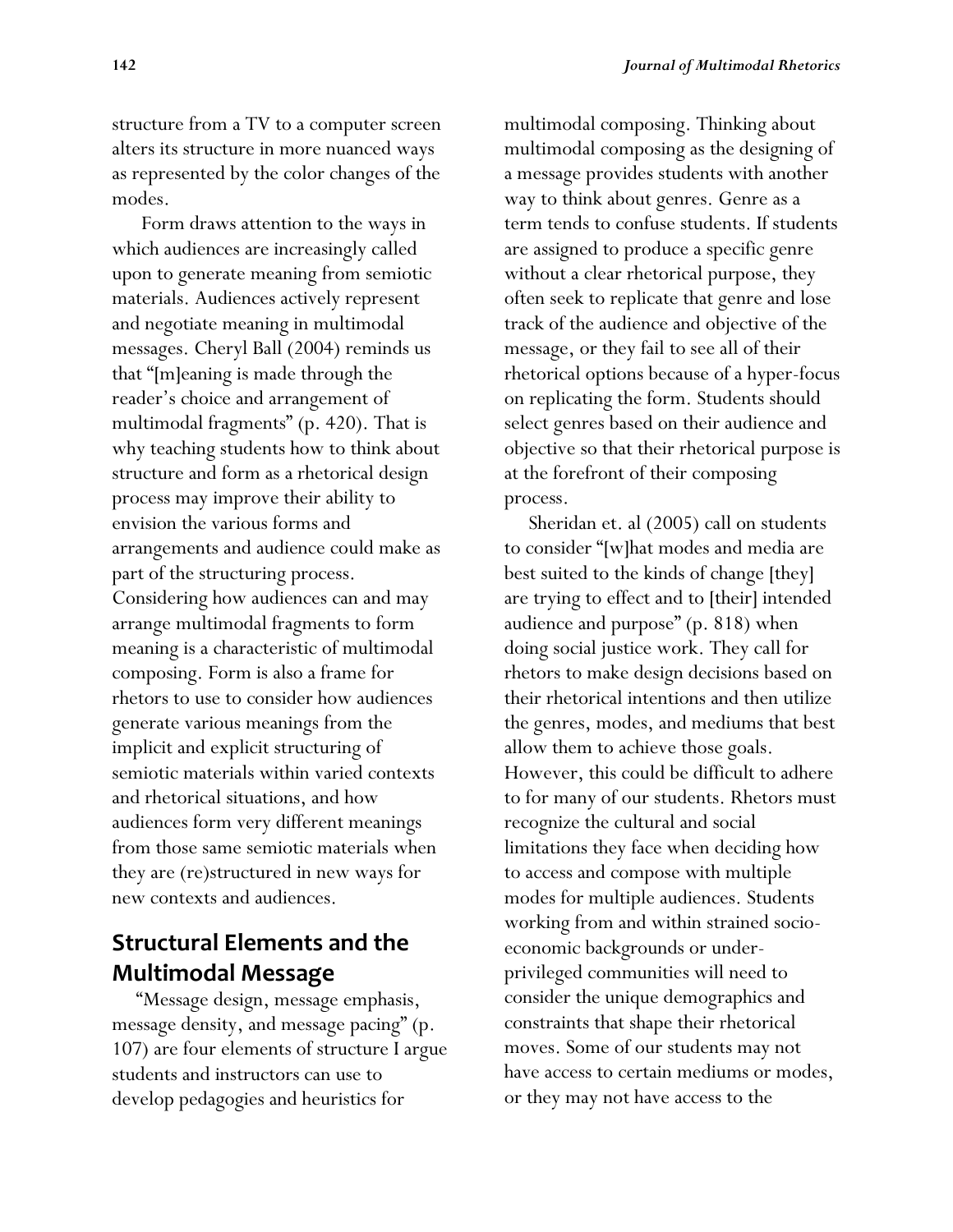mutiliteracies required to use them effectively. They may also face backlash or violence if they publicly call out certain groups of people or individuals with modes and mediums on platforms that can reach deep into communities, placing rhetors in more danger. In the next section, I explain how to use message design, emphasis, density, and pacing as frames for designing multimodal structural types.

#### **DESIGN**

 Rhetorical theory can bond design theory and multimodal composing together more tightly. Rhetorical theory extends our purview of design theory because rhetorical frames expose how rhetors design messages and make decisions for a specific purpose and audience. Marback (2009) notes that "Designers" find solutions to problems, using questions and concerns that arise from rhetorical situations (p. 261). He contends that "Design is rhetoric because rhetoric is a study of our most wicked of all problems: making responsible use of the persuasive power inherent in all artifacts" (Marback, p. 262). Design theory emphasizes solving problems with messages through composing. George (2002) asserts that "thinking of composition as design shifts attention, if only momentarily, from the product to the act of production" (p. 17). When designing a message, rhetors must consider all available and possible semiotic actions to solve a problem. Pedagogy for multimodal composition must not limit students' understanding of what

multimodal messages can be and how far they can push the boundaries of message design. Giving students a broader purview of the decision-making processes involved in multimodal composing may enhance how they create multimedia. Developing theoretical multimodal composing methods that coherently synthesize rhetorical awareness and design theory can also provide students with a comprehensive understanding for how audiences and rhetors rhetorically negotiate purpose in multimodal writing. The New London Group (1996) reaffirms this need to connect design theory with a rhetorical purpose when they contend that professional and academic communities are moving towards a design theory for multimedia. Using structure and form to push the boundaries of design theory may give students a more robust rhetorical design process.

 Perhaps one of the most important values for using structure and form to think about designing multimodal messages is that "Structure argues" (Hart and Daughton, p. 113). Learning how multimodal forms make arguments through structure is difficult for students. They are conditioned to form meaning of all the forms they encounter with print literacy conventions. Students have internalized and normalized the structure and form of print literacy as a stabilizing feature for content and knowledgemaking. They do not initially see how structure in multimodal writing instantiates an argument and that the structuring of semiotic materials is the argument. *Structure argues*. Learning how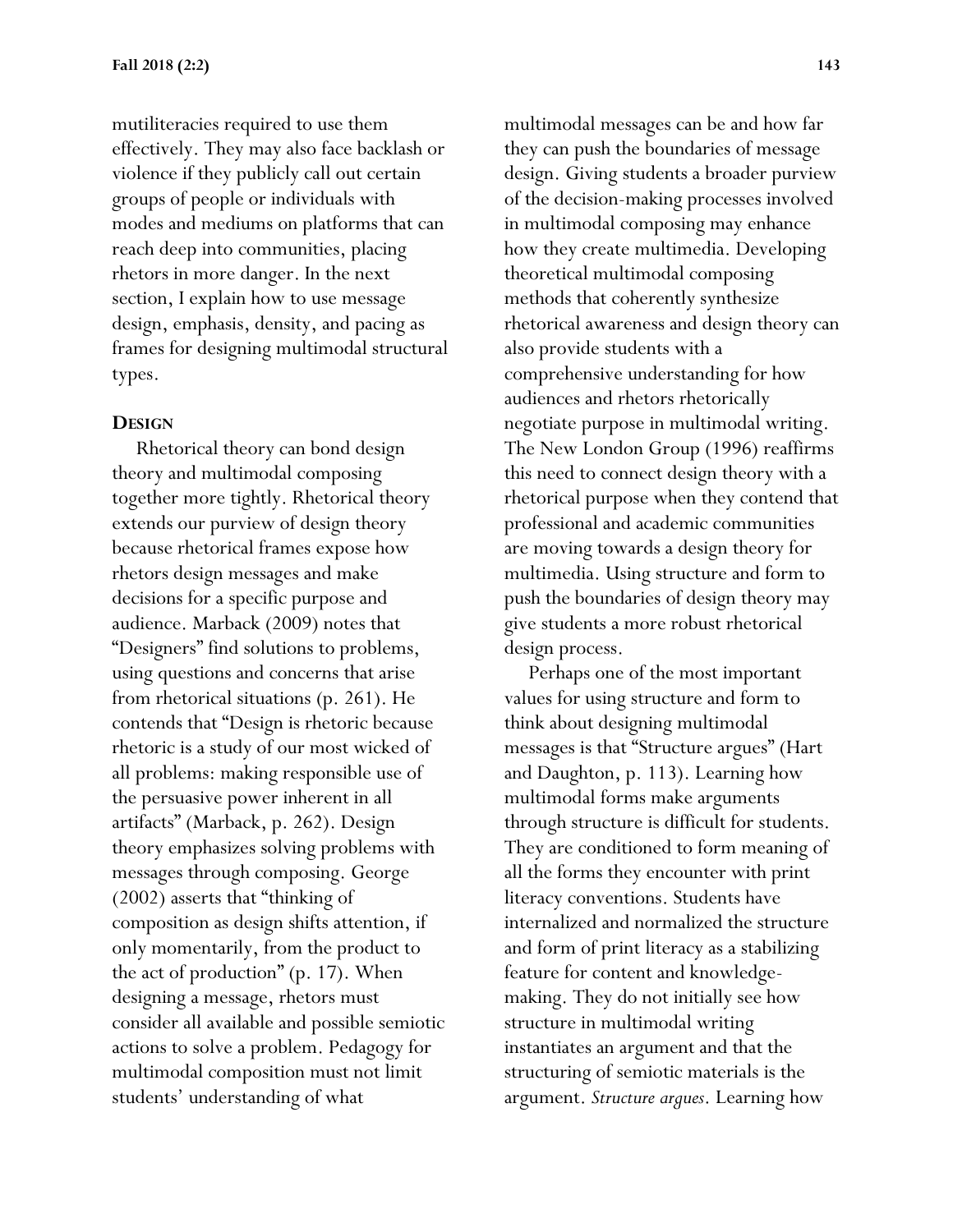to see structure as the argument of a multimodal form is vital for developing rhetorically-minded multimodal writers. Ball (2004) expounds upon this idea when she conveys how a multimodal text "explicitly performs its meaning through the audience's understanding of its multimodal elements and interface design" (p. 410). The structure of the modal elements initiates a performance of meaning that enacts the argument. Designing structure as argument is an important convention of multimodal literacy.

 Instead of revising a paragraph of words and sentences, a multimodal rhetor might adjust the volume of a sound clip, and then add an additional sound clip to increase the efficiency of the message design. These adjustments and additions are in themselves arguments of structure and conventions for multimodal composing. Moving modes and (re)connecting them to other modes and mediums alters how audiences shape meaning from the message; however, the movement and (re)connection of semiotic material is itself an argument and rhetorical representation. Remely (2017) argues that "the message is not just the content but its form relative to how it is presented and the communicators' relationship to each other and their experiences" (p. 21). Structure and content interact with each other in ways that are not easy to separate. The message's structural design encompasses how content is sequences and delivered to audiences and how audiences generate meaning.

#### **EMPHASIS**

 To consider how the structure of a multimodal message emphasizes certain ideas over others, it is important to identify the modal characteristics and affordances that serve as catalysts for that emphasis. Rhetors use semiotic materials to emphasize particular ideas and to solve specific problems for specific communities. Students can examine how rhetors structure modes to create emphasis and how sound, image, and/or text combinations create levels and layers of emphasis. Then they can practice formulating levels and layers of emphasis through the structuring of content in their work. This can improve their understanding of how sounds, images, and texts emphasize, and how structural combinations instantiate new levels and layers of emphasis. Rhetors weave modes and mediums together to form structural emphasis in multimodal messages, designing emphasis directly in to each message.

 Increasing or decreasing the modal representation in a form can generate emphasis. If rhetors adjust, for example, the sound in a multimodal message, the form also changes. Rhetors can use additional structural elements to further consider how to structure sound. Cynthia Selfe (2009) maintains that "[s]peech conveys a great deal of meaning through pace, volume, rhythm, emphasis, and tone of voice" (p. 633). These structural conventions for sound and aurality can serve as units of analysis for identifying how a multimodal message emphasizes specific ideas with the positioning,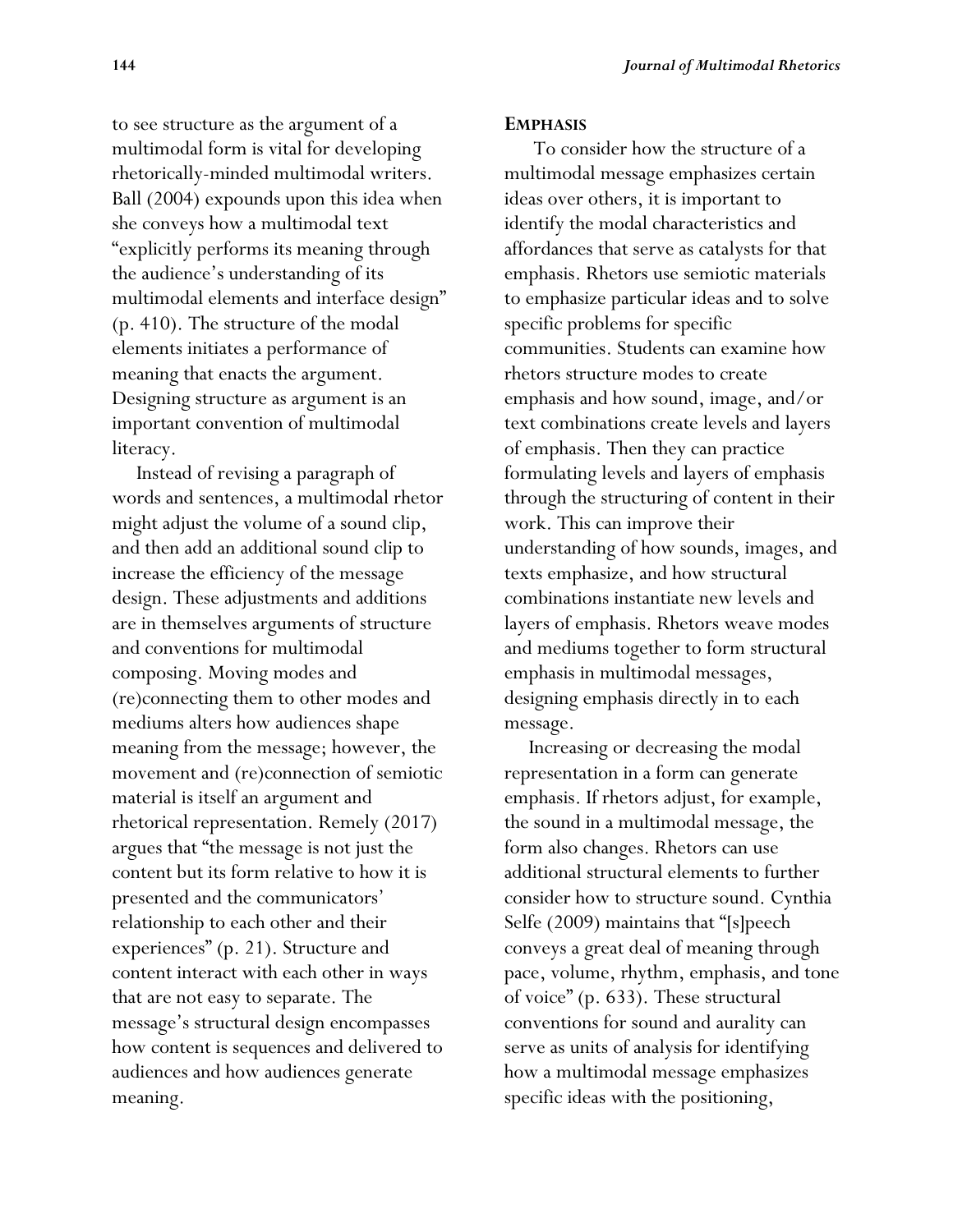movement, and aurality of sound. Students can practice structuring volume, pace, tone, and rhythm to generate emphasis in multimodal forms—to examine how volume, rhythm, and tone shape the emphasis of the message. For example, to make a point about how sound can emphasize a tone or mood for a film, I have students watch the opening scene of *The Shining* without sound and then with sound.

 An example of the opening scene is provided here:

The opening scene without sound feels and reads like a family vacation or a car ride through the mountains. Once the scene is played with the music, viewers and listeners quickly come to a much more grim conclusion about the form of the movie. Sound creates emphasis, and the type of music chosen for this opening scene has a particular pace, tone, and rhythm that formulates emphasis.

 The spacing, inclusion, and exclusion of semiotic materials also establish emphasis through structure. Altering the types of sounds, images, texts, and mediums, along with the size of these modes, reshapes the emphasis of the content in the message, and students should spend time practicing these alterations. This will help them determine how the inclusion or exclusion of semiotic materials impacts their ability to emphasize. Rhetors alter the density of a message in much the same way as they emphasize.

#### **DENSITY**

 Multimodal messages accrue thickness from the layering of semiotic materials. This layering process creates a certain type of bond, a compactness, between modes, but the strength of the bond is dependent on the layering and, therefore, always different. Modal layering creates specific and unique bonds between modes that determine the strength of a message. These bonds are never the same because rhetors never layer modes the same way. Even if they try to layer a sound over an image in the exact same way they have done before, there will still differences in the size, shape, and accuracy of those layers. Modal layers never reline or connect exactly the same way. The strength of a certain message can severely weaken or strengthen over time as the bonds between certain modal layers erode or solidify. As messages increase or decrease in density, their structure and form change.

 A message's density can expand or wither depending on how certain modes of content grow or lessen in popularity, regularity, and value. For example, using a popular image for a meme or a GIF may increase the density of a message because the mainstream image produces a set of recognizable representations for audiences, but as that image loses traction and popularity it becomes less known and therefore less dense. One example of message density is the addition of soundtracks in to movies. *The Guardians of the Galaxy* franchise increased its message density when it included a soundtrack of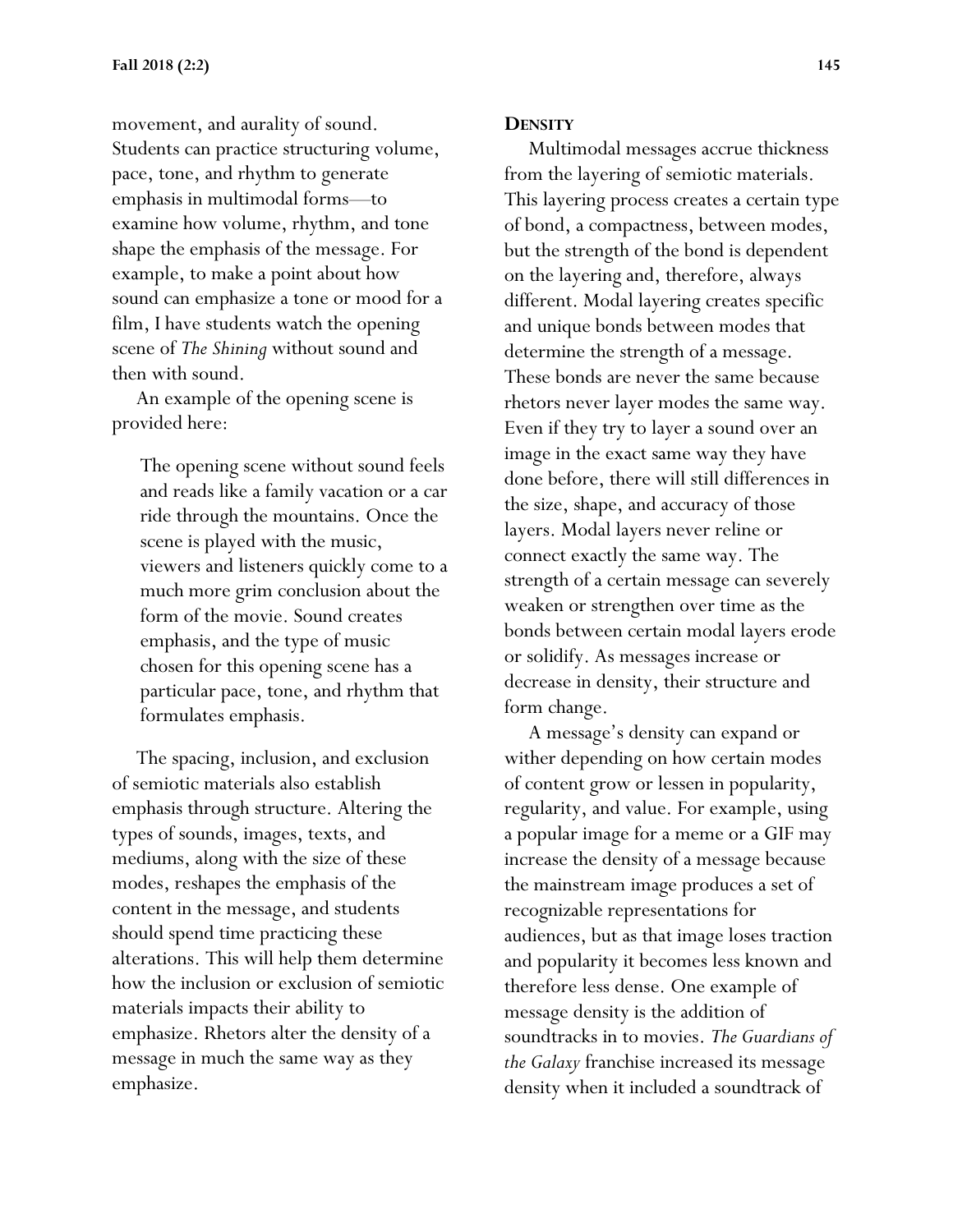very specific classic rock tunes from the 1970's that older audiences would recognize and (re)bond with while watching the movie with their friends and/or children. Parents that may not be interested in watching a film made for younger audiences may sit through the film because of the music. The soundtrack for the film caters to older audiences, and the expansion of audiences for the film from the addition of music increases the movie's density. The more dense a multimodal text is the more places audiences can connect to it and personalize its meaning. Students can practice structuring various modal forms to increase or lessen the density of a message. Instructors can create assignments that task students with structuring music or sound into a story or text to increase and/or decrease the density of the story. Rhetors can lessen density as a rhetorical move, too.

 Consider how a song is played over a series of images in a short video that gains favor with an audience. The audience strengthens that bond between the song and the video with likes, shares, reposts and comments, but over time the images in the video become controversial and fall out of favor, loosening the bond and density between the song and image that once existed to make that video popular. Perhaps the images were of a famous actor now accused of inappropriate behavior. Seeing those images in a video now decreases the density of the message because the cultural forces altered the power of the image. Rhetors of

multimodal messages establish message density from the strategic layering of modes, but audiences ultimately solidify the bond between modal content and increase the density of the message with their interpretations and sharing habits. Using too many modal combinations to deliver a message can obfuscate density and decrease cognitive retention, distracting audiences from the intended message.

 Lisa Bickmore and Ron Christiansen (2010) note how multimedia can be flashy and "shift our attention away from rhetorical knowledge" (p. 153) that is embedded in the design of the message. The density of the message can move our attention away or toward the objective of the message, so it is important to consider where and when those shifts occur and how the density of a message impacts those shifts. Hart and Daughton echo this sentiment when they assert that "[t]he centrality of structure to content is best seen when structure is missing" (p. 106). Shifts in message density can expose where structure is devoid and lacking in a message and how that lack of structure modifies meaning. When messages become too dense or have no density, rhetors must restructure the content to create a balance between structure and form. Without structure the content has no boundary for audiences to form meaning. Students can practice using modes to increase and decrease density in a multimodal form. Rhetors structure pacing in a similar way to both density and emphasis.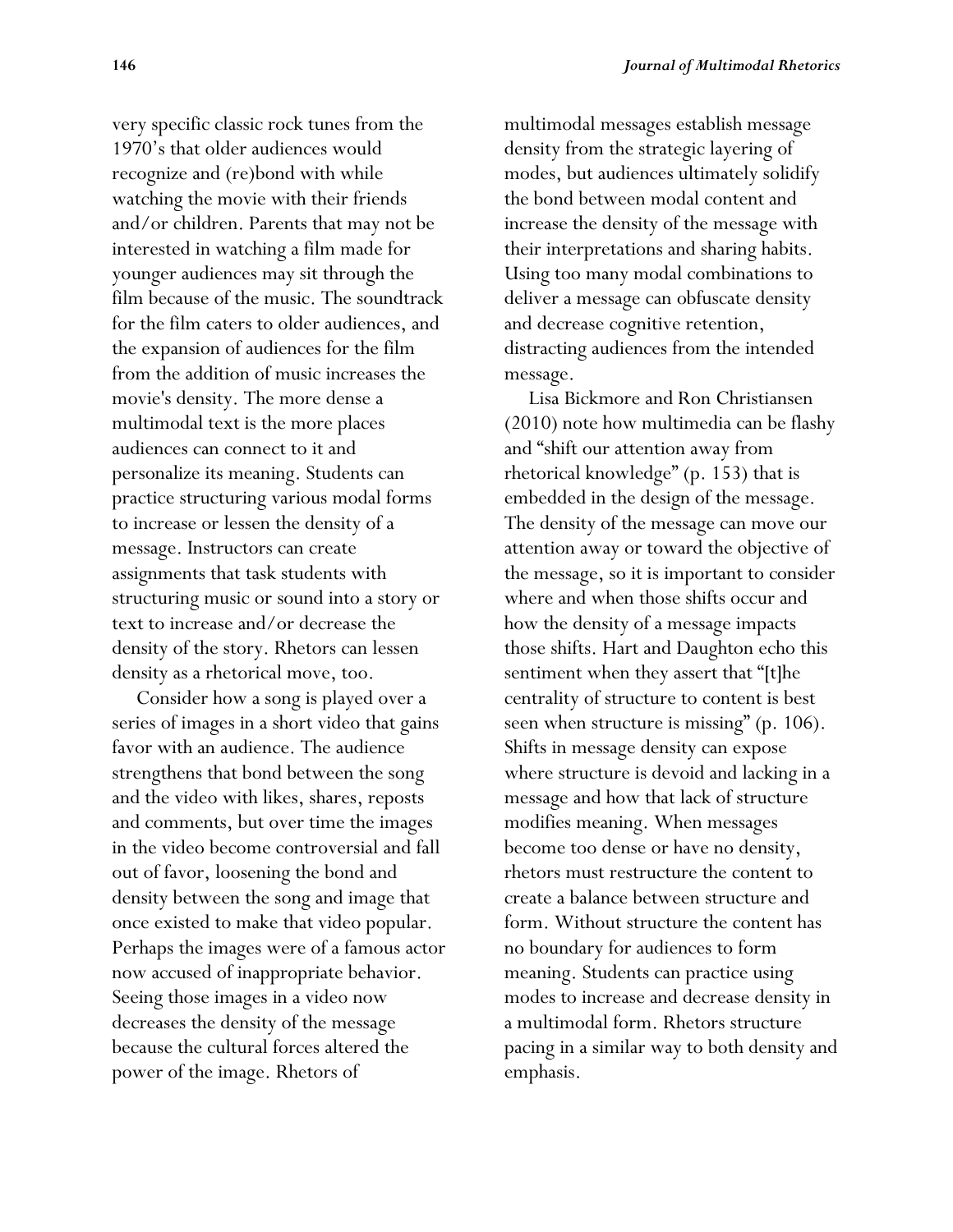#### **PACING**

 When considering how multimodal messages are paced, it is important to consider which modes impact pacing the most and why. Rhetors use modes to slow or speed up a message, and speeding up and slowing down the message changes the form of the message. Speeding up a multimodal message with sound is different than slowing it down with an image. Instructors can create assignments that ask students to practice speeding up and slowing down messages with different modes to achieve a variety of rhetorical effects. Certain images will slow or increase the pace of the message more than others. For example, pharmaceutical commercials often change the speed of the narrator's voice from a normal speed to a very fast speed when describing the side effects of the advertised drug. Students can learn how to see pacing as a structural convention for multimodal composing. Altering and applying sound, image, or text to control the pace of a multimodal message in a specific rhetorical situation is difficult, and rhetors need to practice pacing when designing multimodal forms for rhetorical situations to improve how they negotiate multimodal composing decisions in relation to various constraints, audiences, and exigences.

 Rhetorical frames like structure and form provide rhetors a way to consider how to pace the movement of ideas in a message with various modes, and how pacing generates a structure that is itself

an argument. Pacing structures content in ways that impact meaning. The pace of a multimodal message is impacted by each mode but also by and through the combination of modes. Certain ideas are presented in an order to control when audiences will know something. Another simple example of this is, again, pharmaceutical medication ads. All of these medication ads begin and end the same way. Audiences are first presented with a list of the benefits of the medication and then provided with examples, scenarios, and situations that further demonstrate how the medication will improve their lives. If the medication is for skin rashes, then audiences are presented with ads that have characters feeling comfortable about their skin in public and private situations as a result of the said medication. At the end of the ad, audiences are very quickly provided with the side effects of the medication in small font at the bottom of the page. Consider how audiences would react to an alternative pacing of the same content. What if medication ads began with the side effects in a slow, deliberate voice? Students can practice altering the pacing of their messages with a variety of modes to locate the right rhetorical pace for each message they make. In the next section I use Hart and Daughton's chart for "Common Structural Techniques in Persuasion" to examine how to use structural elements to develop rhetorical heuristics for multimodal composing.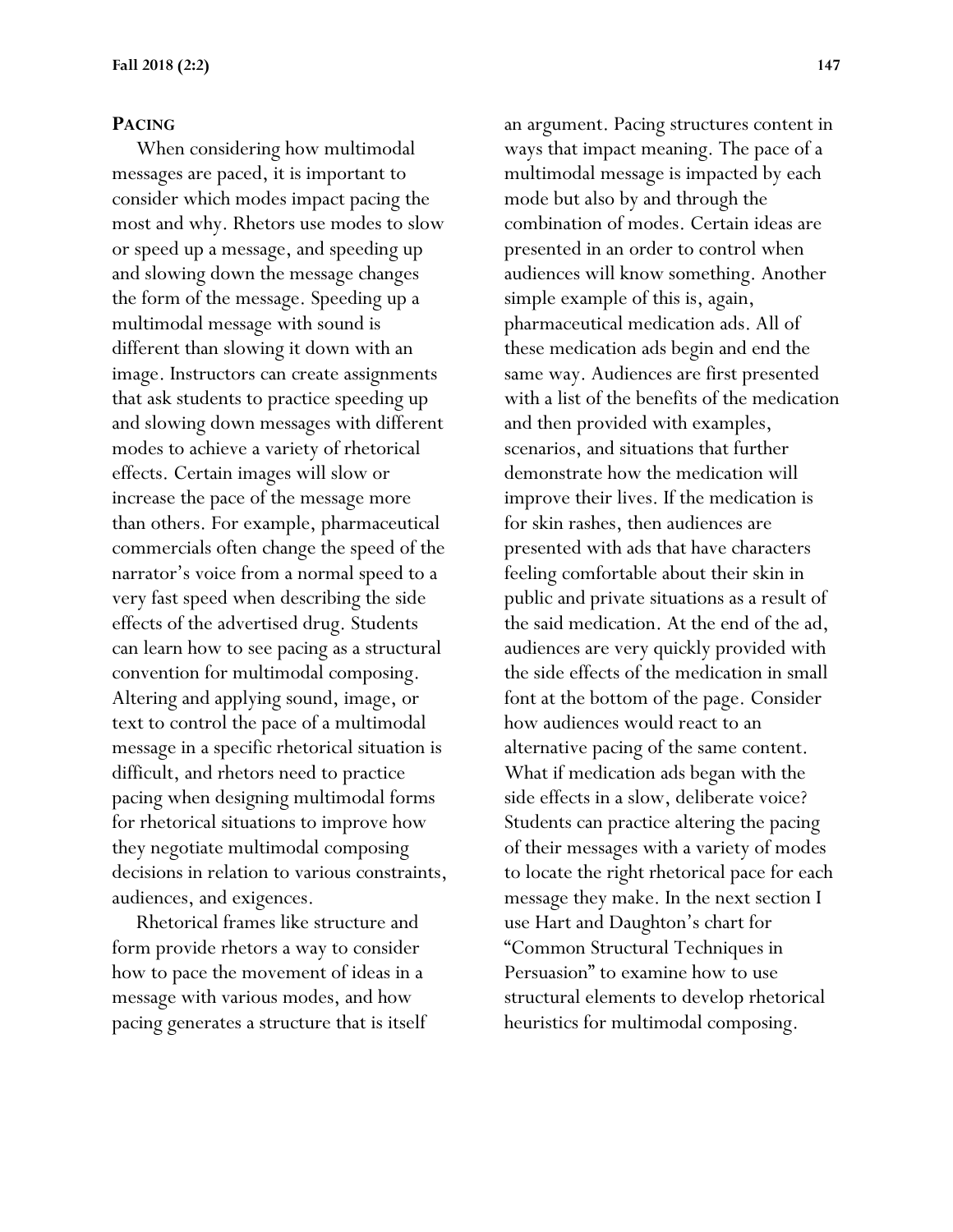| Structural<br>Type                   | Rhetorical<br>Function                                                                             | Example<br>(State Legislative Debate)                                                                                                                                                                                                                                                   | Main<br><b>Advantages</b>                                                                        | Main<br><b>Disadvantages</b>                                                                            | Critical<br>Probe                                                                                                         |
|--------------------------------------|----------------------------------------------------------------------------------------------------|-----------------------------------------------------------------------------------------------------------------------------------------------------------------------------------------------------------------------------------------------------------------------------------------|--------------------------------------------------------------------------------------------------|---------------------------------------------------------------------------------------------------------|---------------------------------------------------------------------------------------------------------------------------|
| Chronological<br>sequence            | Places time<br>relationships in the<br>foreground so that<br>narrative becomes<br>clear            | "In the 1970s, we tried a sales tax<br>and that proved inadequate. We<br>moved to sin taxes in the '80s. The<br>'90s require something new: a tax<br>on professional services."                                                                                                         | <b>Builds</b> suspense<br>as the past unfolds<br>into the present<br>(or future)                 | Propositions the<br>rhetor is advocating<br>can become<br>subordinated to the<br>telling of the "story" | What appears to be the<br>rhetor's rationale for<br>discussing the particular<br>points in time chosen<br>for discussion? |
| Spatial<br>sequence                  | Shows relationships<br>between parts and<br>parts or between parts<br>and wholes                   | "The opportunities in this state<br>are enormous. The lake area has<br>tourist development. The tri-city<br>area is luring high-tech industry.<br>And the plateau region has the<br>new Space Command Center."                                                                          | Makes ideas "visual"<br>for audiences                                                            | Too much detail may<br>cloud the ideas being<br>advanced                                                | What devices did<br>the rhetor use to<br>demonstrate the<br>"adjacency" of the<br>elements described?                     |
| Ascending/<br>descending<br>sequence | Ideas are arranged<br>according to their<br>relative importance,<br>familiarity, or<br>complexity  | "I agree with Senator Davenport<br>that cable regulation must be at<br>least considered this session. And I<br>agree with Senator Foley that the<br>open-meeting law is important.<br>But we can't even think about<br>those things until we agree on<br>funding basic state services." | Gives a sense<br>of precision by<br>emphasizing the<br>relationship of one<br>concept to another | Once begun, the<br>sequence must be<br>completed, with all<br>necessary stages<br>being discussed       | What specific strategic<br>advantage is the<br>rhetor hoping for by<br>emphasizing climaxes<br>or anticlimaxes?           |
| Causal<br>sequence                   | Links observable<br>effects to underlying<br>factors allegedly<br>responsible for<br>those effects | "Ladies and gentlemen of the<br>legislature, I ask you to reflect on<br>industrial development in this<br>state. What's responsible for our<br>growth in that area? I'll tell you<br>what: a superior educational<br>system. Let's never forget that."                                  | Western audiences<br>particularly<br>appreciate causal<br>structures                             | Audiences have been<br>taught to distrust<br>simple cause-effect<br>linkages                            | What steps did the<br>rhetor take to guard the<br>credibility of the causal<br>attributions made?                         |

Figure 4: Screenshot of Hart and Daughton's set of structural elements and chart for "Common Structural Techniques in Persuasion."

# **Developing a Rhetorical Heuristic for Multimodal Composing**

 Hart and Daughton's chart for "Common Structural Techniques in Persuasion" calls for identifying a specific structural type, its rhetorical function, an example of the structural type, its main advantages and disadvantages, and a critical probe (p. 108). I have provided a screenshot of these techniques from Hart and Daughton's text []:

 Teachers developing pedagogies for multimodal composing can adopt, apply, and recontextualize this chart for designing and analyzing multimodal

structural types. In this section I explain how to use these structural types as a method to generate critical probes and questions about multimodal composing that can develop a rhetor's design strategies and rhetorical decision-making for multimodal messages. Below is an example of an outline of the chart I adopted from Hart and Daughton for investigating structural types in multimodal messages.

 The example below examines *layering* as a "structural type" for multimodal composition and then briefly identifies the rhetorical functionality of that structural type. After deciding on a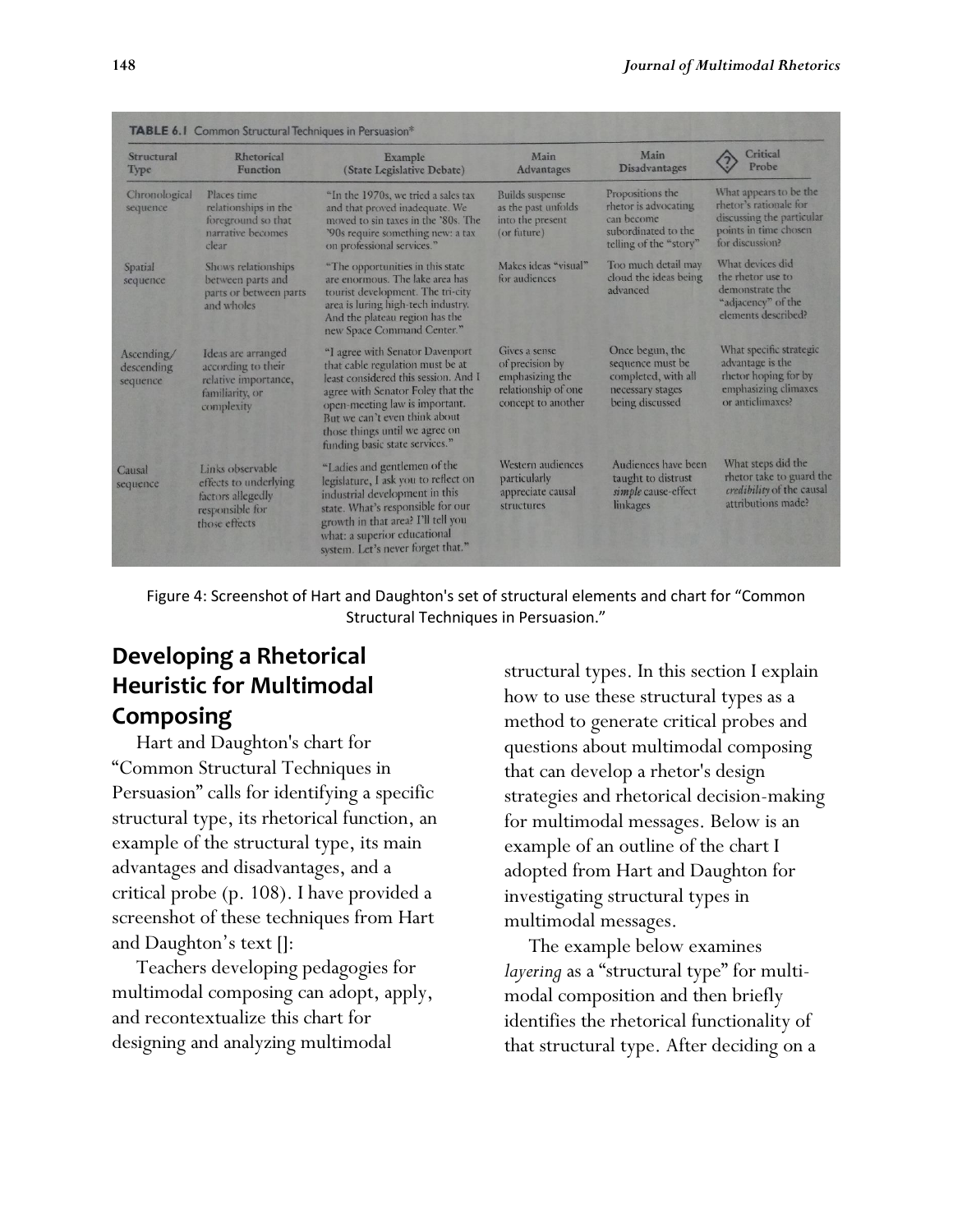



structural type to investigate, students can practice implementing that type in their work so they can examine its advantages and disadvantages. Finally they can draw some conclusions, or "critical probes," about that structural type in relation to its effect on audiences and its ability to meet rhetorical objectives. Students can then continue to practice layering modes into a message according to a rhetorical functionality that is dependent on the advantages and disadvantages of layering.

# **Multimodal Composing Heuristic**

#### **[PDF Version: Download](https://tandtprojects.cah.ucf.edu/~pmartin/JOMR/images/Chart1.pdf)**

- 1. **Structural Type**: Layering.
- 2. **Rhetorical Function**: Provides depth, texture, and ethos.
- 3. **Example**: Provide an example of layering or have students provide one. Teachers can choose examples to teach structural type identification and interpretation in class, but students can locate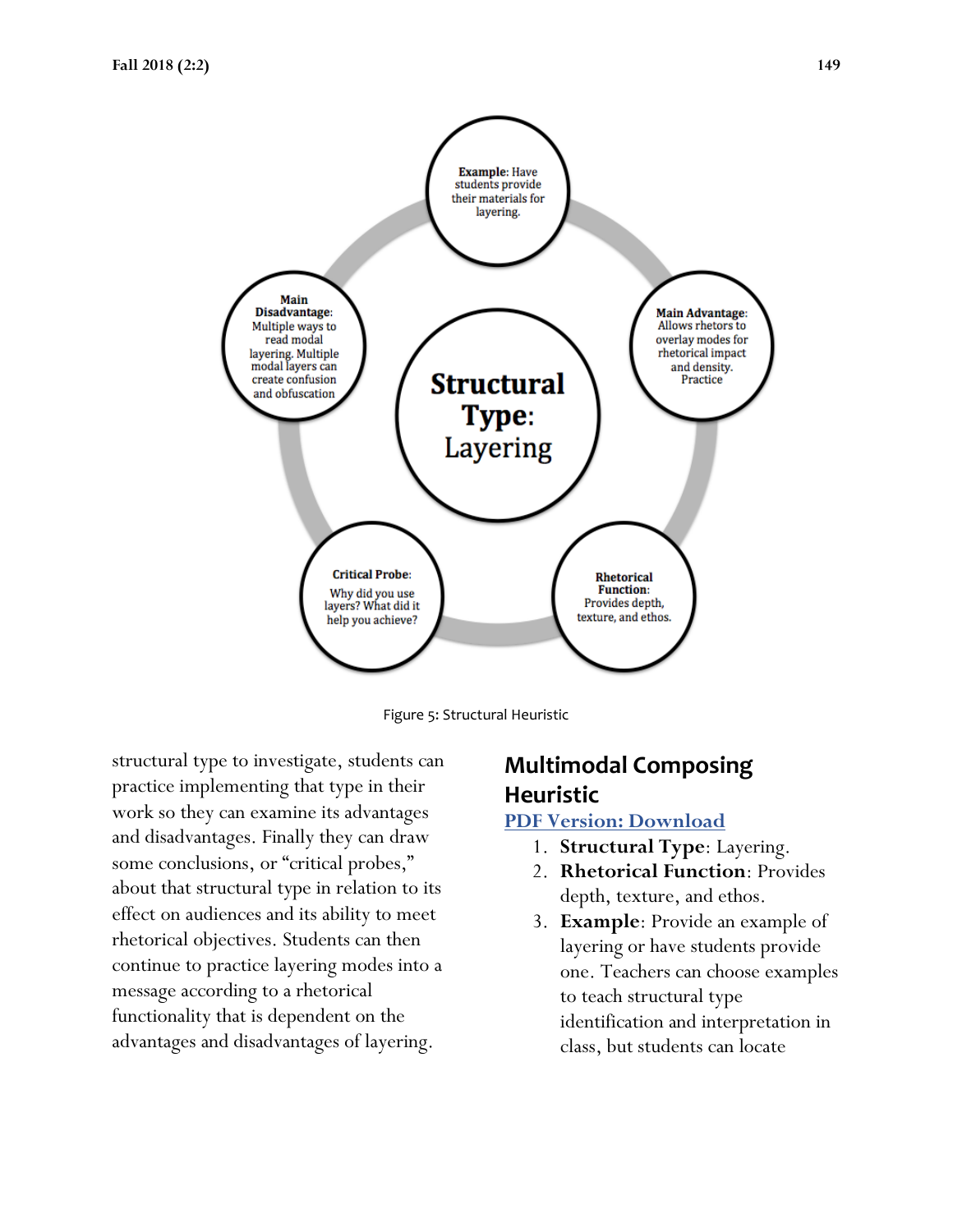examples on their own for an assignment. Have students use their work for an example.

- 4. **Main Advantage**: Allows rhetors to overlay modes for rhetorical impact and density. This can expose important and invisible tensions in the message for readers, viewers, and listeners.
- 5. **Main Disadvantage**: Multiple ways to read modal layering. Multiple modal layers can create confusion and obfuscation or hinder the clarity of the message.
- 6. **Critical Probe**: Why did the rhetor use layers in this example? What did it help him or her achieve? Students can use the critical probe to reflect on the effects of layering in the message. These critical probes are opportunities for students to be metacognitive about their multimodal composing process. These probes can become knowledge sets for multimodal composing students can apply to multiple writing situations.

## **Conclusion**

 Structure and form cannot account for every design move rhetors need to consider when composing multimodal improve how rhetors create pedagogies for multimodal composing. Structure and form can help students generate rhetorical heuristics for designing multimodal forms and provide writing instructors an opportunity to teach students multimodal writing strategies grounded in rhetorical

theories and design principles. This can potentially enhance how rhetors design messages with semiotic materials (Bezemer and Kress, 2008; George, 2002). These terms further demonstrate the symbiotic relationship between rhetors and audiences and how those relationships are negotiated through and with different modes. Formulating a rhetorical composing heuristic that can account for both print and electronic message design gives rhetors a more stable method for working with semiotic material.

## **References**

- Ball, C. E. (2004). Show, not tell: The value of new media scholarship. *Computers and Composition*, *21*(3), 403–425.
- Basgier, C. (2011). The author- function, the genre function, and the rhetoric of scholarly webtexts. *Computers and Composition*, *28*(2), 145- 159.
- Bezemer, J., & Kress, G. (2008). Writing in multimodal texts: a social semiotic account of designs for learning. *Written Communication*, *25*, 166-95.
- Bickmore, L., & Christiansen, R. (2010). "Who will be the inventors? Why not us?" Multimodal compositions in the two-year college classroom. *TEYYC* , *37*(3), 230-42.
- Carpenter, R. (2009). Boundary negotiations: electronic environments as interface. *Computers and Composition*, *26*, 134-148.
- Cordova, N. (2013). Invention, ethos, and new media in the rhetoric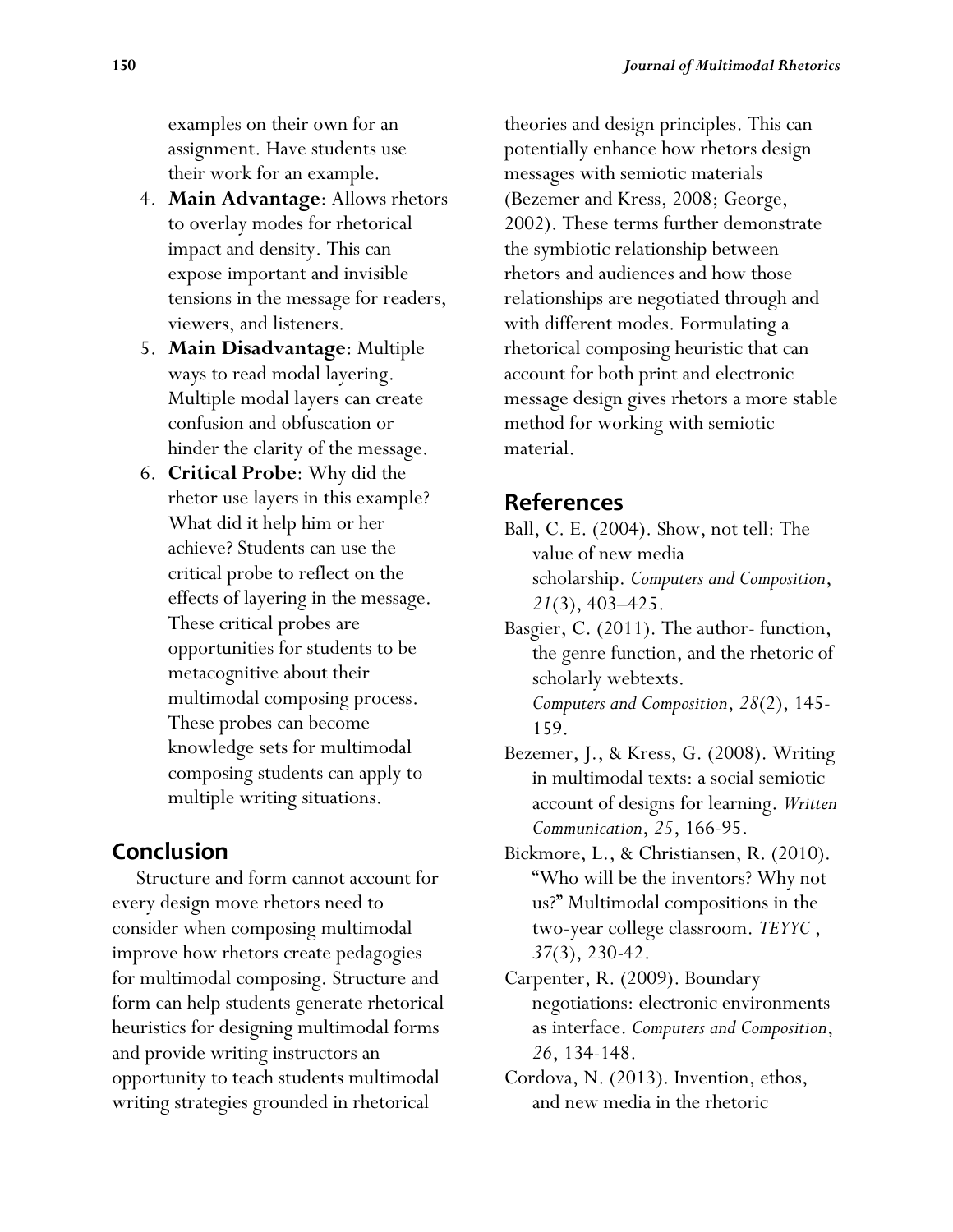classroom. In T. Bowen and C. Whithaus (Eds.), *Multimodal literacies and emerging genres* (pp. 143-163). Pittsburg, PA: University of Pittsburg Press.

Edwards, D. (2016). Framing remix rhetorically: Toward a typology of transformative work. *Computers and Composition*,*39*, 41-54.

Ellis, E. (2012). Back to the future? The pedagogical promise of the (multimedia) essay. In T. Bowen and C. Whithaus (Eds.), *Multimodal literacies and emerging genres* (pp. 37- 72). Pittsburgh, PA. University of Pittsburgh Press.

Fordham, T., & Oakes, H. (2013). Rhetoric across modes, rhetoric across campus: faculty and students building a multimodal curriculum. In T. Bowen and C. Whithaus (Eds.), *Multimodal literacies and emerging genres* (pp. 313- 335). Pittsburg, PA: University of Pittsburg Press.

Foss, S.K., Foss, K., & Trapp, R. (2014). *Contemporary Perspectives on Rhetoric*. Long Grove, IL: Waveland Press.

George, Diana. (2002). From analysis to design: visual communication in the teaching of writing. *College Composition and Communication*, *54*(1), 11-39.

Hart, R., & Daughton, S. (2005). *Modern Rhetorical Criticism*. (3rd ed.) New York, NY: Routledge.

Kress, G. (2005). Gains and losses: New forms of texts, knowledge, and learning. *Computers and Composition*, *22*, 5-22.

Lauer, C. (2009). Contending with terms: "Multimodal" and "multimedia" in academic and public spheres. *Computers and Composition*, *26*, 225-39.

Marback, R. (2009). Embracing wicked problems: the turn to design in composition studies. *College Composition and Communication*, *61*(2), W397-W419.

New London Group. (1996). A pedagogy of multiliteracies: Designing social futures. *Harvard Review*, *66*(1), 60-92.

Samra Graban, T., et al. (2013). Multivalent composition and the reinvention of expertise. In T. Bowen and C. Whithaus (Eds.), *Multimodal literacies and emerging genres* (pp. 248- 281). Pittsburg, PA: University of Pittsburg Press.

- Selfe, C. (2009). The movement of air, the breath of meaning: Aurality and multimodal composing. *College Composition and Communication*, *60*, 616-63.
- Sirc, G. (2002). *English composition as a happening*. Logan, UT: Utah State University Press.
- Shipka, J. (2005). A multimodal task based framework for writing instruction. *College Composition and Communication*, *57*(2), 277-306.
- Shipka, J. (2011) *Toward a composition made whole*. Pittsburgh, PA: University of Pittsburgh Press.

Sheridan, D. M., et al. (2005). The available means of persuasion: Mapping a theory and pedagogy of multimodal public rhetoric. *JAC*, *25*(4), 803–844.